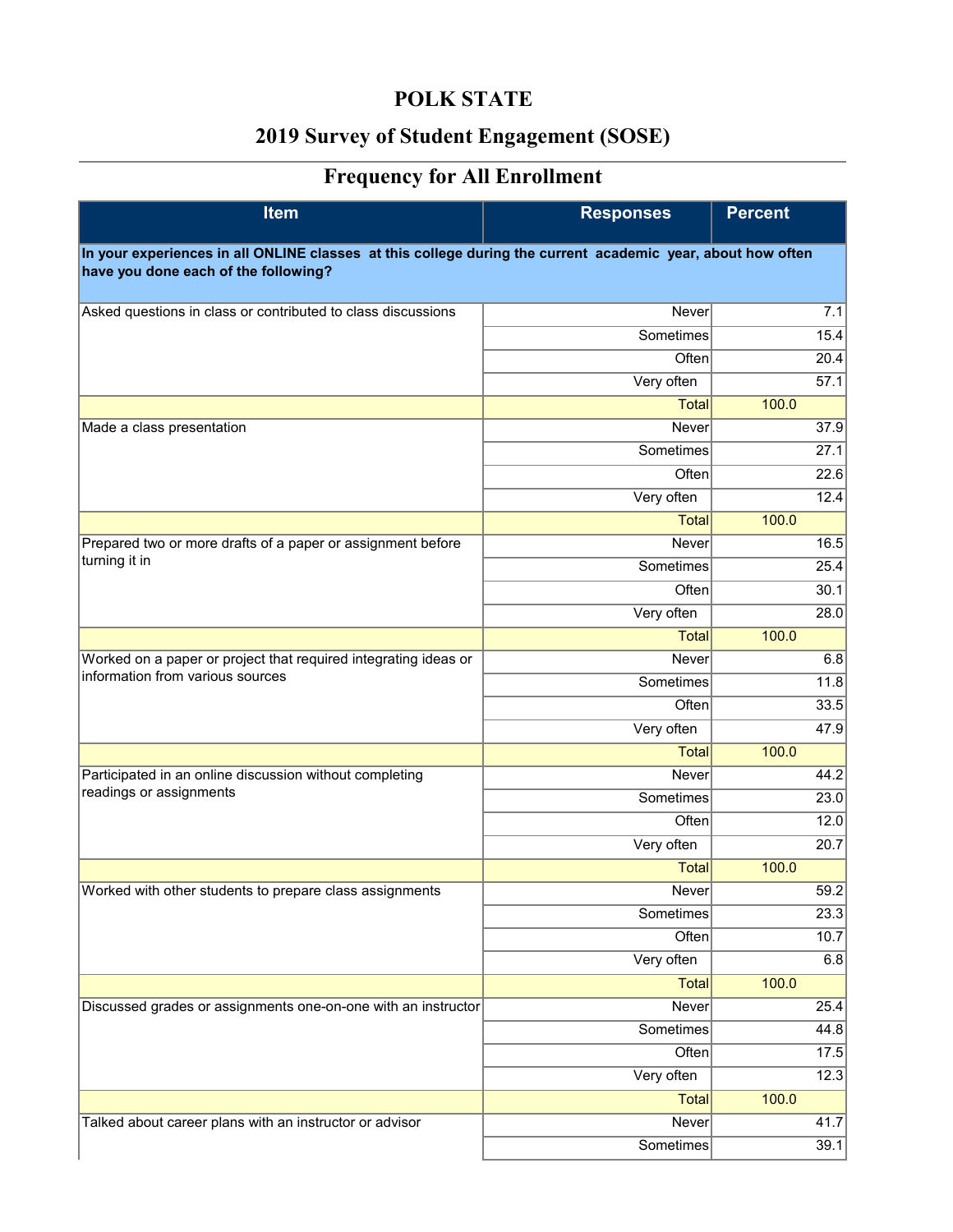| <b>Item</b>                                                                                                                                         | <b>Responses</b> | <b>Percent</b> |
|-----------------------------------------------------------------------------------------------------------------------------------------------------|------------------|----------------|
|                                                                                                                                                     | Often            | 12.6           |
|                                                                                                                                                     | Very often       | 6.6            |
|                                                                                                                                                     | <b>Total</b>     | 100.0          |
| In your experiences in all ONLINE classes at this college during the current academic year, about how often<br>have you done each of the following? |                  |                |
| Discussed ideas from your readings or classes one-on-one with                                                                                       | Never            | 46.7           |
| instructors                                                                                                                                         | Sometimes        | 31.2           |
|                                                                                                                                                     | Often            | 11.5           |
|                                                                                                                                                     | Very often       | 10.5           |
|                                                                                                                                                     | <b>Total</b>     | 100.0          |
| Received prompt feedback (written or oral) from instructors on                                                                                      | Never            | 4.5            |
| your performance                                                                                                                                    | Sometimes        | 23.1           |
|                                                                                                                                                     | Often            | 30.2           |
|                                                                                                                                                     | Very often       | 42.3           |
|                                                                                                                                                     | <b>Total</b>     | 100.0          |
| Worked harder than you thought you could to meet an                                                                                                 | Never            | 8.1            |
| instructor's standards or expectations                                                                                                              | Sometimes        | 26.5           |
|                                                                                                                                                     | Often            | 31.2           |
|                                                                                                                                                     | Very often       | 34.1           |
|                                                                                                                                                     | <b>Total</b>     | 100.0          |
| Worked with instructors on activities other than coursework                                                                                         | Never            | 75.4           |
|                                                                                                                                                     | Sometimes        | 13.6           |
|                                                                                                                                                     | Often            | 5.2            |
|                                                                                                                                                     | Very often       | 5.8            |
|                                                                                                                                                     | <b>Total</b>     | 100.0          |
| Discussed ideas from your readings or classes with others                                                                                           | Never            | 13.6           |
| outside of class (students, family members, co-workers, etc.)                                                                                       | Sometimes        | 34.8           |
|                                                                                                                                                     | Often            | 28.8           |
|                                                                                                                                                     | Very often       | 22.8           |
|                                                                                                                                                     | <b>Total</b>     | 100.0          |
| During the current academic year, how much has your ONLINE coursework at this college emphasized the<br>following mental activities?                |                  |                |
| Memorizing facts, ideas, or methods from your courses and                                                                                           | Very little      | 13.7           |
| readings so you can repeat them in pretty much the same form                                                                                        | Some             | 26.8           |
|                                                                                                                                                     | Quite a bit      | 30.5           |
|                                                                                                                                                     | Very much        | 29.1           |
|                                                                                                                                                     | <b>Total</b>     | 100.0          |
| Analyzing the basic elements of an idea, experience, or theory                                                                                      | Very little      | 6.3            |
|                                                                                                                                                     | Some             | 12.9           |
|                                                                                                                                                     | Quite a bit      | 41.1           |
|                                                                                                                                                     | Very much        | 39.7           |
|                                                                                                                                                     | <b>Total</b>     | 100.0          |
| Forming a new idea or understanding from various pieces of<br>information                                                                           | Very little      | 4.6            |
|                                                                                                                                                     | Some             | 14.8           |
|                                                                                                                                                     | Quite a bit      | 39.9           |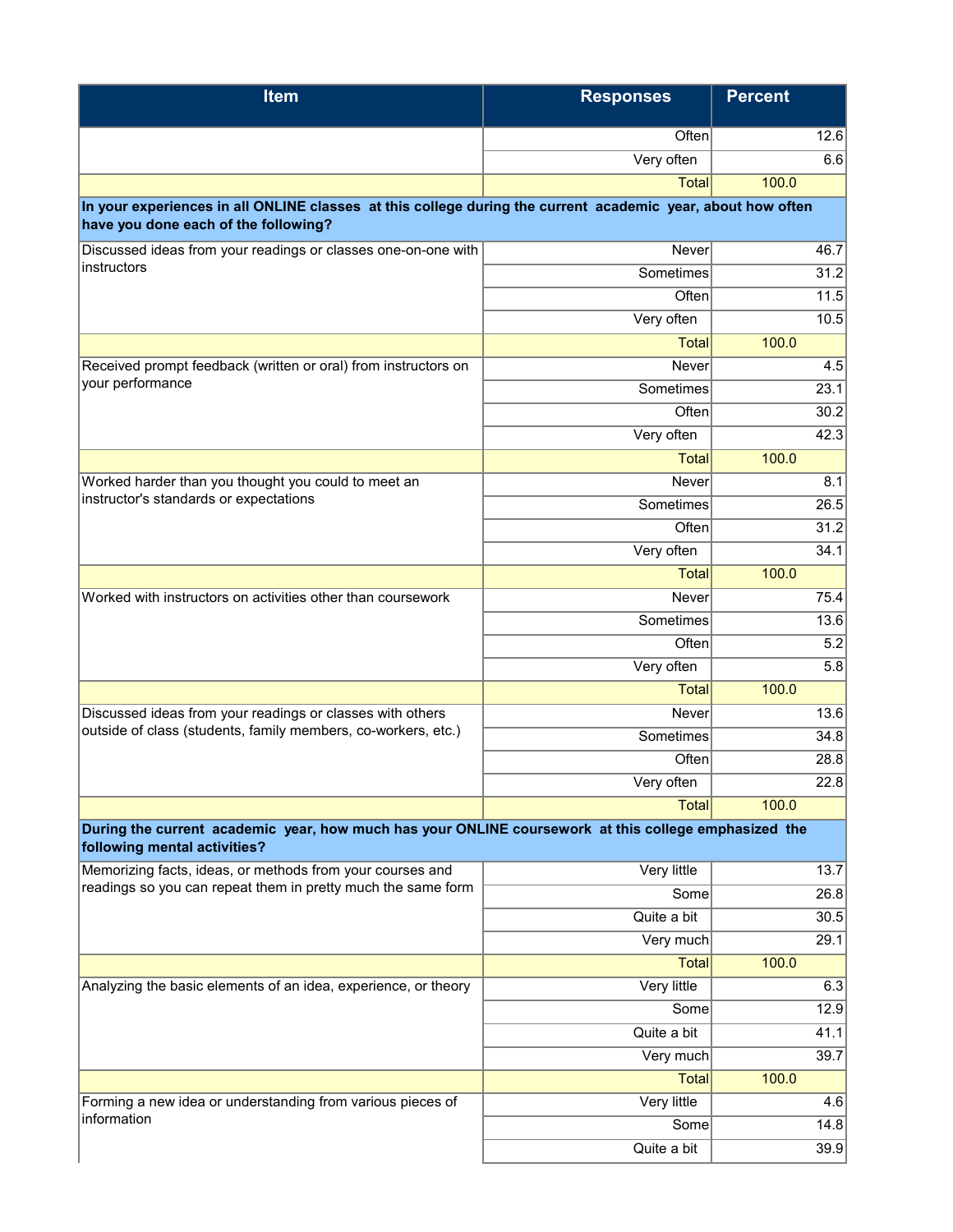| <b>Item</b>                                                                                                | <b>Responses</b>    | <b>Percent</b>    |
|------------------------------------------------------------------------------------------------------------|---------------------|-------------------|
|                                                                                                            | Very much           | 40.7              |
|                                                                                                            | <b>Total</b>        | 100.0             |
| During the current academic year, how much has your ONLINE coursework at this college emphasized the       |                     |                   |
| following mental activities?                                                                               |                     |                   |
| Making judgments about the value or soundness of information,<br>arguments, or methods                     | Very little         | 7.1               |
|                                                                                                            | Some<br>Quite a bit | 20.0              |
|                                                                                                            | Very much           | 37.4<br>35.4      |
|                                                                                                            | <b>Total</b>        | 100.0             |
| Applying theories or concepts to practical problems or in new                                              | Very little         | 6.3               |
| situations                                                                                                 | Some                | 20.2              |
|                                                                                                            | Quite a bit         | 34.8              |
|                                                                                                            | Very much           | 38.7              |
|                                                                                                            | Total               | 100.0             |
| Using information you have read or heard to perform a new skill                                            | Very little         | 7.4               |
|                                                                                                            | Some                | 19.1              |
|                                                                                                            | Quite a bit         | 36.5              |
|                                                                                                            | Very much           | 37.0              |
|                                                                                                            | Total               | 100.0             |
| During the current academic year, about how much reading and writing have you done for your ONLINE classes |                     |                   |
| at this college?                                                                                           |                     |                   |
| Number of assigned readings using online resources                                                         | None                | 6.0               |
|                                                                                                            | 1 to $4$            | 14.9              |
|                                                                                                            | 5 to 10             | 26.4              |
|                                                                                                            | 11 to 20            | 24.4              |
|                                                                                                            | More                | 28.2              |
|                                                                                                            | <b>Total</b>        | 100.0             |
| Number of books read on your own (not assigned) for personal<br>enjoyment or academic enrichment           | None                | 34.8              |
|                                                                                                            | $1$ to $4$          | 46.0              |
|                                                                                                            | $5$ to 10           | $\overline{11.5}$ |
|                                                                                                            | 11 to 20            | 4.6               |
|                                                                                                            | More                | $\overline{3.2}$  |
|                                                                                                            | <b>Total</b>        | 100.0             |
| Number of written papers or reports of any length                                                          | None<br>1 to $4$    | 6.0<br>28.4       |
|                                                                                                            | 5 to 10             | 29.2              |
|                                                                                                            | 11 to 20            | 19.8              |
|                                                                                                            | More                | 16.6              |
|                                                                                                            | <b>Total</b>        | 100.0             |
| To what extent have your examinations in your ONLINE classes                                               | (1)                 | 1.2               |
| during the current academic year challenged you to do your                                                 | (2)                 | 3.2               |
| best work at this college?                                                                                 | (3)                 | 1.5               |
|                                                                                                            | (4)                 | 14.2              |
|                                                                                                            | (5)                 | 25.9              |
|                                                                                                            | (6)                 | 43.6              |
|                                                                                                            |                     |                   |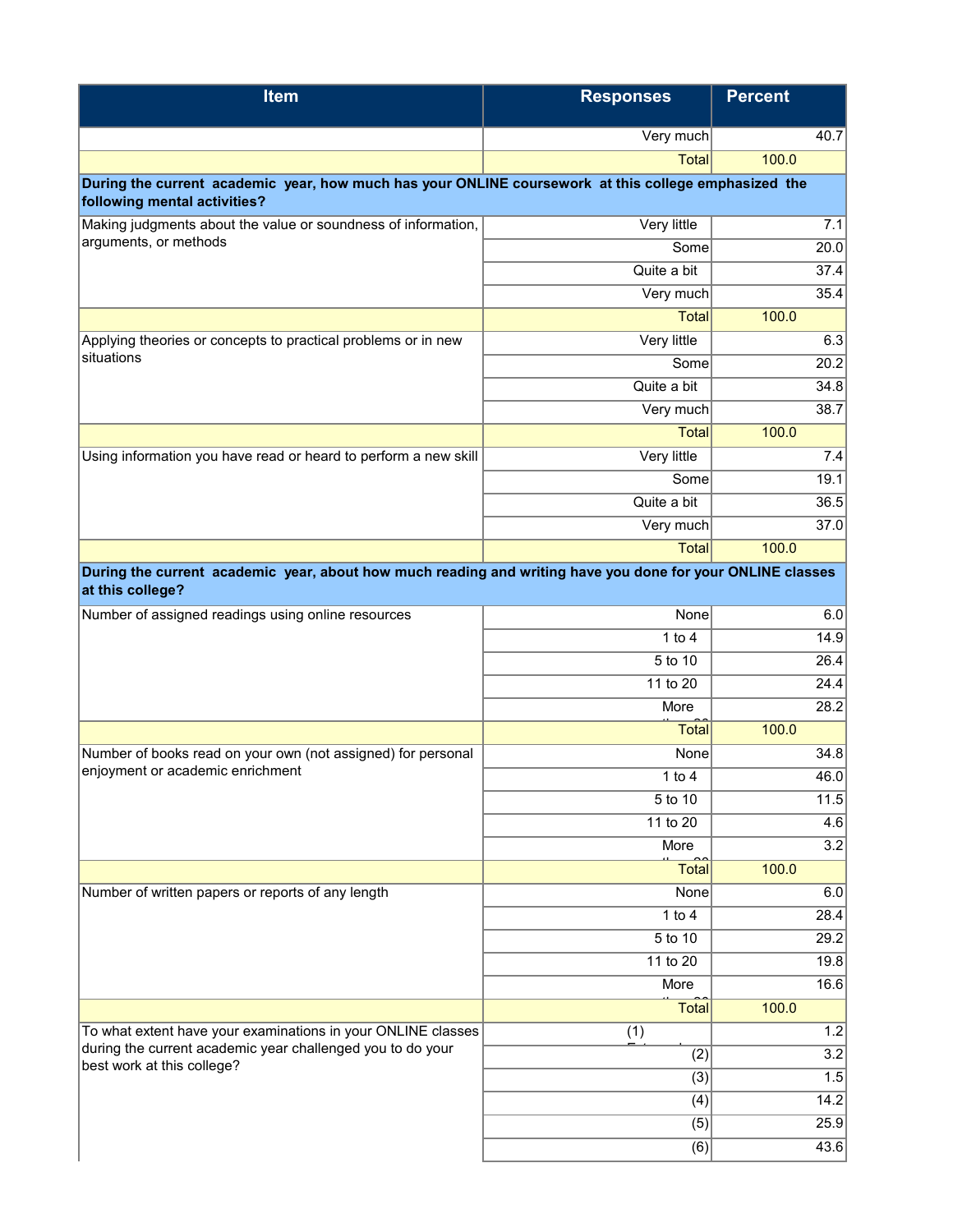| <b>Item</b>                                                                                                        | <b>Responses</b>    | <b>Percent</b> |              |
|--------------------------------------------------------------------------------------------------------------------|---------------------|----------------|--------------|
|                                                                                                                    | (7) Extremely       |                | 10.5         |
|                                                                                                                    | <b>Total</b>        | 100.0          |              |
| Which of the following have you done, or are currently doing at this college?                                      |                     |                |              |
| ONLINE developmental/remedial reading course                                                                       | No                  |                | 86.1         |
|                                                                                                                    | Yes                 |                | 13.9         |
|                                                                                                                    | <b>Total</b>        | 100.0          |              |
| ONLINE developmental/remedial writing course                                                                       | No                  |                | 85.0         |
|                                                                                                                    | Yes                 |                | 15.0         |
|                                                                                                                    | <b>Total</b>        | 100.0          |              |
| ONLINE developmental/remedial math course                                                                          | No                  |                | 73.5         |
|                                                                                                                    | Yes                 |                | 26.5         |
|                                                                                                                    | <b>Total</b>        | 100.0          |              |
| Which of the following have you done, or do you plan to do ON CAMPUS face-to-face while attending this<br>college? |                     |                |              |
| ON CAMPUS face-to-face developmental/remedial reading                                                              | No                  |                | 92.5         |
| course                                                                                                             | $\bar{Y}$ es        |                | 7.5          |
|                                                                                                                    | <b>Total</b>        | 100.0          |              |
| ON CAMPUS face-to-face developmental/remedial writing                                                              | No                  |                | 91.6         |
| course                                                                                                             | Yes                 |                | 8.4          |
|                                                                                                                    | <b>Total</b>        | 100.0          |              |
| ON CAMPUS face-to-face developmental/remedial math course                                                          | No                  |                | 76.4         |
|                                                                                                                    | Yes                 |                | 23.6         |
|                                                                                                                    | <b>Total</b>        | 100.0          |              |
| How much does this college emphasize each of the following in its ONLINE classes?                                  |                     |                |              |
| Encouraging you to spend significant amounts of time studying                                                      | Very little         |                | 2.1          |
|                                                                                                                    | Some                |                | 10.5         |
|                                                                                                                    | Quite a bit         |                | 42.2         |
|                                                                                                                    | Very much           |                | 45.2         |
|                                                                                                                    | <b>Total</b>        | 100.0          |              |
| Providing the support you need to help you succeed at this<br>college                                              | Very little         |                | 9.0          |
|                                                                                                                    | Some                |                | 17.5         |
|                                                                                                                    | Quite a bit         |                | 32.2         |
|                                                                                                                    | Very much           |                | 41.3         |
|                                                                                                                    | <b>Total</b>        | 100.0          |              |
| How much does this college emphasize each of the following in its ONLINE classes?                                  |                     |                |              |
| Encouraging contact among students from different economic,<br>social, and racial or ethnic backgrounds            | Very little         |                | 16.6         |
|                                                                                                                    | Some                |                | 23.2         |
|                                                                                                                    | Quite a bit         |                | 29.5         |
|                                                                                                                    | Very much           |                | 30.7         |
|                                                                                                                    | <b>Total</b>        | 100.0          |              |
| Helping you cope with your non-academic responsibilities<br>(work, family, etc.)                                   | Very little<br>Some |                | 40.3         |
|                                                                                                                    | Quite a bit         |                | 27.6<br>20.3 |
|                                                                                                                    | Very much           |                | 11.8         |
|                                                                                                                    |                     |                |              |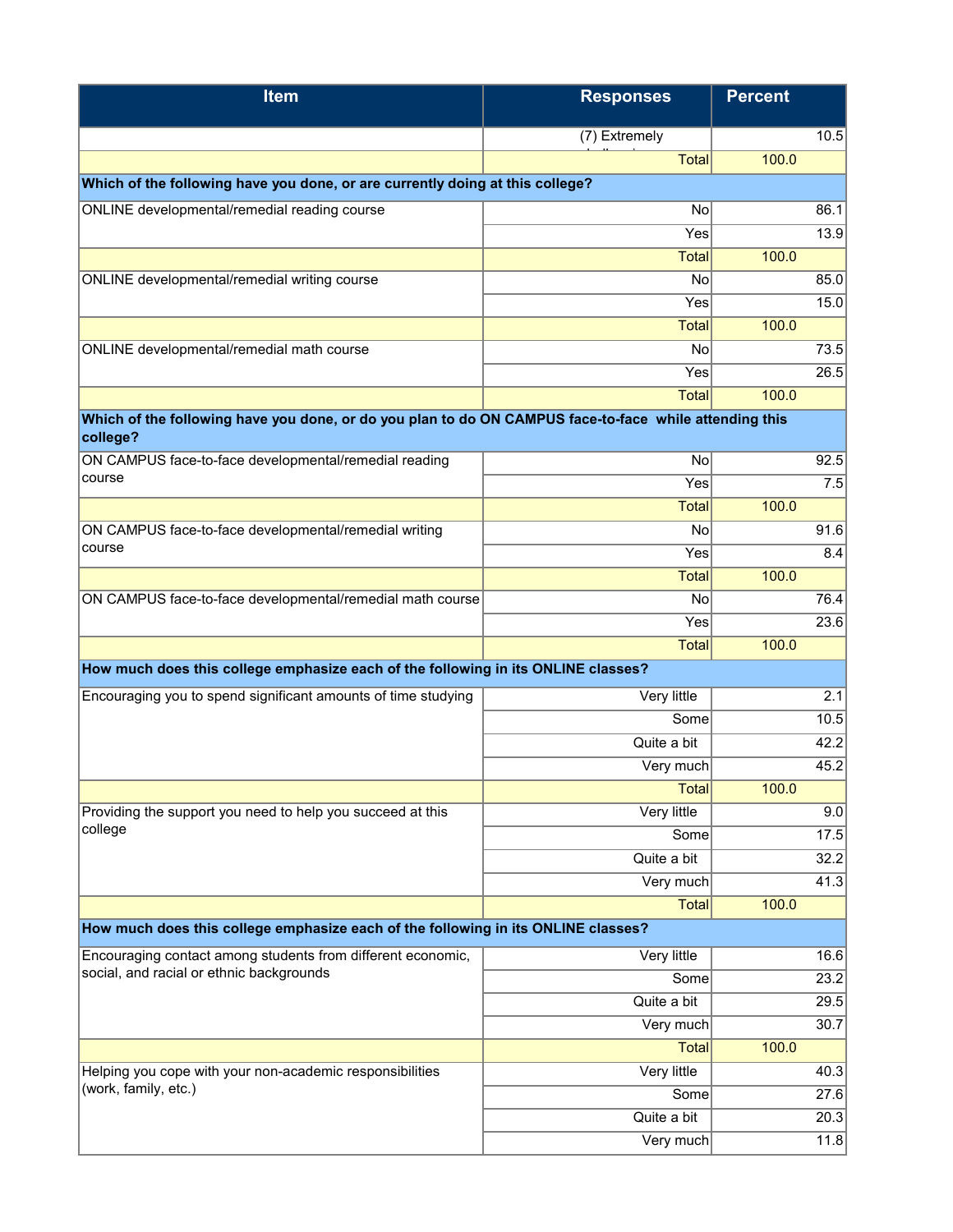| <b>Item</b>                                                                                    | <b>Responses</b>    | <b>Percent</b> |      |
|------------------------------------------------------------------------------------------------|---------------------|----------------|------|
|                                                                                                | Total               | 100.0          |      |
| Providing the support you need to thrive socially                                              | Very little         |                | 31.9 |
|                                                                                                | Some                |                | 31.6 |
|                                                                                                | Quite a bit         |                | 22.5 |
|                                                                                                | Very much           |                | 14.0 |
|                                                                                                | <b>Total</b>        | 100.0          |      |
| Providing the financial support you need to afford your                                        | Very little         |                | 28.0 |
| education                                                                                      | Some                |                | 24.0 |
|                                                                                                | Quite a bit         |                | 24.6 |
|                                                                                                | Very much           |                | 23.4 |
|                                                                                                | Total               | 100.0          |      |
| About how many hours do you spend in a typical 7-day week to                                   |                     |                |      |
| Prepare for ONLINE class (studying, reading, writing,                                          | None                |                | 0.9  |
| rehearsing, doing homework, viewing recorded lectures, or                                      | $1$ to $5$          |                | 16.9 |
| other activities related to your program)                                                      | 6 to 10             |                | 24.1 |
|                                                                                                | 11 to 20            |                | 33.1 |
|                                                                                                | 21 to 30            |                | 19.0 |
|                                                                                                | More                |                | 6.0  |
|                                                                                                | Total               | 100.0          |      |
| HOW OFTEN do you use the following services AT THIS COLLEGE, during the current academic year? |                     |                |      |
| Academic advising/planning                                                                     | Never               |                | 25.2 |
|                                                                                                | 1 time              |                | 26.1 |
|                                                                                                | 2 to 4 times        |                | 34.7 |
|                                                                                                | 5 or                |                | 14.0 |
|                                                                                                | <b>Total</b>        | 100.0          |      |
| Career counseling                                                                              | <b>Never</b>        |                | 72.3 |
|                                                                                                | 1 time              |                | 15.5 |
|                                                                                                | 2 to 4 times        |                | 10.0 |
|                                                                                                | 5 or                |                | 2.1  |
|                                                                                                | <b>Total</b>        | 100.0          |      |
| HOW OFTEN do you use the following services AT THIS COLLEGE, during the current academic year? |                     |                |      |
| Peer or other tutoring                                                                         | Never               |                | 70.2 |
|                                                                                                | 1 time              |                | 8.2  |
|                                                                                                | 2 to 4 times        |                | 14.3 |
|                                                                                                | 5 or                |                | 7.3  |
|                                                                                                | Total               | 100.0          |      |
| Skill labs (writing, math, etc.)                                                               | Never               |                | 64.9 |
|                                                                                                | $\overline{1}$ time |                | 11.0 |
|                                                                                                | 2 to 4 times        |                | 14.0 |
|                                                                                                | 5 or                |                | 10.1 |
|                                                                                                | <b>Total</b>        | 100.0          |      |
| How satisfied are you with the following services AT THIS COLLEGE?                             |                     |                |      |
| Academic advising/planning                                                                     | Not at all          |                | 11.9 |
|                                                                                                | Somewhat            |                | 29.3 |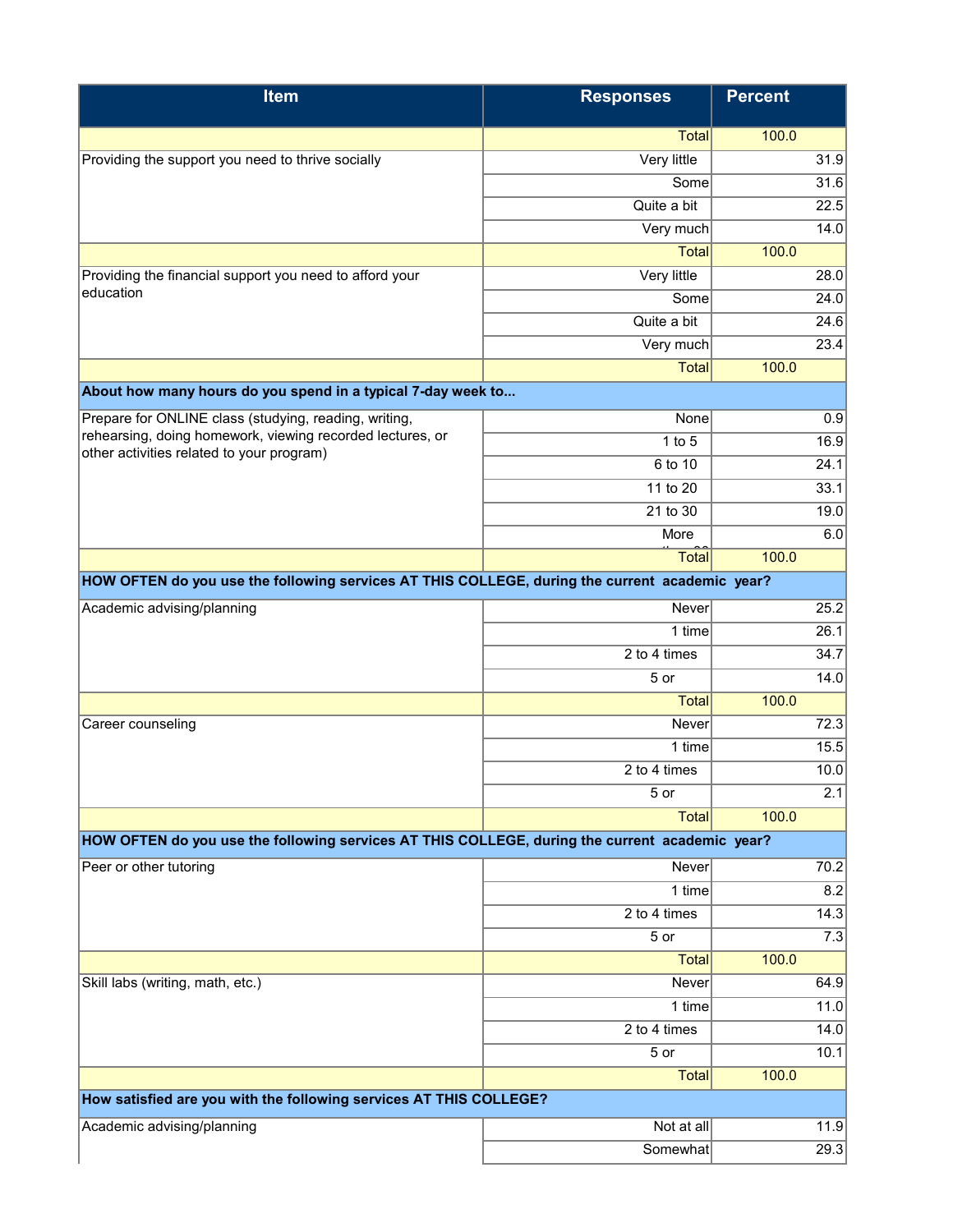| <b>Item</b>                                                                                                  | <b>Responses</b>                                                                                         | <b>Percent</b> |      |
|--------------------------------------------------------------------------------------------------------------|----------------------------------------------------------------------------------------------------------|----------------|------|
|                                                                                                              | Very                                                                                                     |                | 39.9 |
|                                                                                                              | N.A.                                                                                                     |                | 18.9 |
|                                                                                                              | <b>Total</b>                                                                                             | 100.0          |      |
| Career counseling                                                                                            | Not at all                                                                                               |                | 8.3  |
|                                                                                                              | Somewhat                                                                                                 |                | 16.3 |
|                                                                                                              | $\bar{V}$ ery                                                                                            |                | 17.5 |
|                                                                                                              | N.A.                                                                                                     |                | 58.0 |
|                                                                                                              | <b>Total</b>                                                                                             | 100.0          |      |
| Peer or other tutoring                                                                                       | Not at all                                                                                               |                | 5.8  |
|                                                                                                              | Somewhat                                                                                                 |                | 15.9 |
|                                                                                                              | Very                                                                                                     |                | 22.3 |
|                                                                                                              | N.A.                                                                                                     |                | 56.0 |
|                                                                                                              | <b>Total</b>                                                                                             | 100.0          |      |
| Skill labs (writing, math, etc.)                                                                             | Not at all                                                                                               |                | 5.5  |
|                                                                                                              | Somewhat                                                                                                 |                | 18.0 |
|                                                                                                              | Very                                                                                                     |                | 21.1 |
|                                                                                                              | N.A.                                                                                                     |                | 55.4 |
|                                                                                                              | <b>Total</b>                                                                                             | 100.0          |      |
| How important are the following services to you AT THIS COLLEGE?                                             |                                                                                                          |                |      |
| Academic advising/planning                                                                                   | Not at all                                                                                               |                | 6.8  |
|                                                                                                              | Somewhat                                                                                                 |                | 18.8 |
|                                                                                                              | Very                                                                                                     |                | 74.5 |
|                                                                                                              | <b>Total</b>                                                                                             | 100.0          |      |
| Career counseling                                                                                            | Not at all                                                                                               |                | 22.5 |
|                                                                                                              | Somewhat                                                                                                 |                | 28.0 |
|                                                                                                              | Very                                                                                                     |                | 49.5 |
|                                                                                                              | <b>Total</b>                                                                                             | 100.0          |      |
| How important are the following services to you AT THIS COLLEGE?                                             |                                                                                                          |                |      |
| Peer or other tutoring                                                                                       | Not at all                                                                                               |                | 20.9 |
|                                                                                                              | Somewhat                                                                                                 |                | 31.7 |
|                                                                                                              | Very                                                                                                     |                | 47.4 |
|                                                                                                              | <b>Total</b>                                                                                             | 100.0          |      |
| Skill labs (writing, math, etc.)                                                                             | Not at all                                                                                               |                | 20.9 |
|                                                                                                              | Somewhat                                                                                                 |                | 32.3 |
|                                                                                                              | Very                                                                                                     |                | 46.8 |
|                                                                                                              | Total                                                                                                    | 100.0          |      |
| The one response that best describes my experience with<br>orientation when I first came to this college is: | I was aware of orientation but did<br>not do it                                                          |                | 6.5  |
|                                                                                                              | I was not aware of a college<br>orientation                                                              |                | 6.2  |
|                                                                                                              | I enrolled in an orientation course<br>as part of my course<br>schedule during my first academic<br>term |                | 8.4  |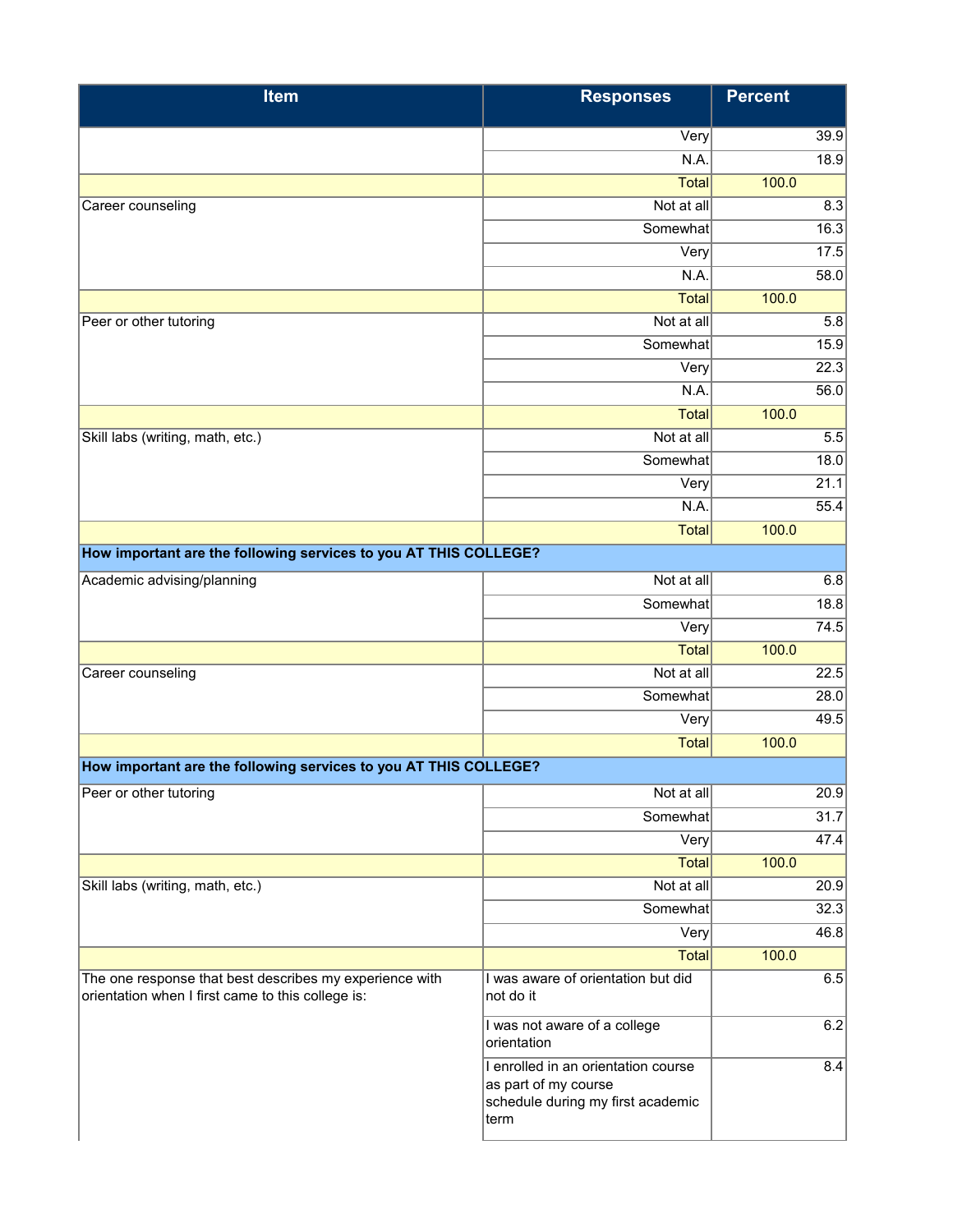| <b>Item</b>                                                                                                                 | <b>Responses</b>                                                                     | <b>Percent</b> |
|-----------------------------------------------------------------------------------------------------------------------------|--------------------------------------------------------------------------------------|----------------|
|                                                                                                                             | I attended an on-campus<br>orientation prior to the<br>beginning of classes          | 18.0           |
|                                                                                                                             | I took part in an online orientation<br>prior to the beginning<br>of classes         | 61.0           |
|                                                                                                                             | <b>Total</b>                                                                         | 100.0          |
| During my first term at this college, I participated in a student                                                           | No                                                                                   | 58.7           |
| success course (a course that teaches the skills needed to<br>succeed in college).                                          | Yes                                                                                  | 41.3           |
|                                                                                                                             | <b>Total</b>                                                                         | 100.0          |
| Before the end of my first term at this college, an advisor<br>helped me develop an academic plan (a personalized plan with | No                                                                                   | 41.3           |
| a defined sequence of courses for completing a college                                                                      | Yes                                                                                  | 49.4           |
| certificate or degree and/or for transferring to a 4-year college<br>or university).                                        | I'm still in my first academic term; I<br>have not yet developed an<br>academic plan | 9.3            |
|                                                                                                                             | <b>Total</b>                                                                         | 100.0          |
| Someone at this college contacts me if I am struggling with my                                                              | No                                                                                   | 48.1           |
| studies to help me get the assistance I need.                                                                               | Yes                                                                                  | 11.4           |
|                                                                                                                             | N.A.                                                                                 | 40.4           |
|                                                                                                                             | <b>Total</b>                                                                         | 100.0          |
| Indicate which of the following are your reasons/goals for attending this college. (Please respond to each item)            |                                                                                      |                |
| Complete a certificate program                                                                                              | No                                                                                   | 71.6           |
|                                                                                                                             | Yes                                                                                  | 28.4           |
|                                                                                                                             | <b>Total</b>                                                                         | 100.0          |
| Obtain an associate degree                                                                                                  | No                                                                                   | 26.6           |
|                                                                                                                             | Yes                                                                                  | 73.4           |
| Transfer to a 4-year college or university                                                                                  | Total<br>No                                                                          | 100.0<br>51.7  |
|                                                                                                                             | Yes                                                                                  | 48.3           |
|                                                                                                                             | <b>Total</b>                                                                         | 100.0          |
| Indicate which of the following are your reasons/goals for attending this college. (Please respond to each item)            |                                                                                      |                |
|                                                                                                                             |                                                                                      |                |
| Obtain or update job-related skills                                                                                         | No                                                                                   | 41.0           |
|                                                                                                                             | Yes                                                                                  | 59.0           |
|                                                                                                                             | <b>Total</b>                                                                         | 100.0          |
| Change careers                                                                                                              | No<br>Yes                                                                            | 60.3<br>39.7   |
|                                                                                                                             | <b>Total</b>                                                                         | 100.0          |
| Self-improvement/personal enjoyment                                                                                         | No                                                                                   | 35.6           |
|                                                                                                                             | Yes                                                                                  | 64.4           |
|                                                                                                                             | <b>Total</b>                                                                         | 100.0          |
| Indicate which of the following are sources you use to pay your tuition at this college. (Please respond to each            |                                                                                      |                |
| item)                                                                                                                       |                                                                                      |                |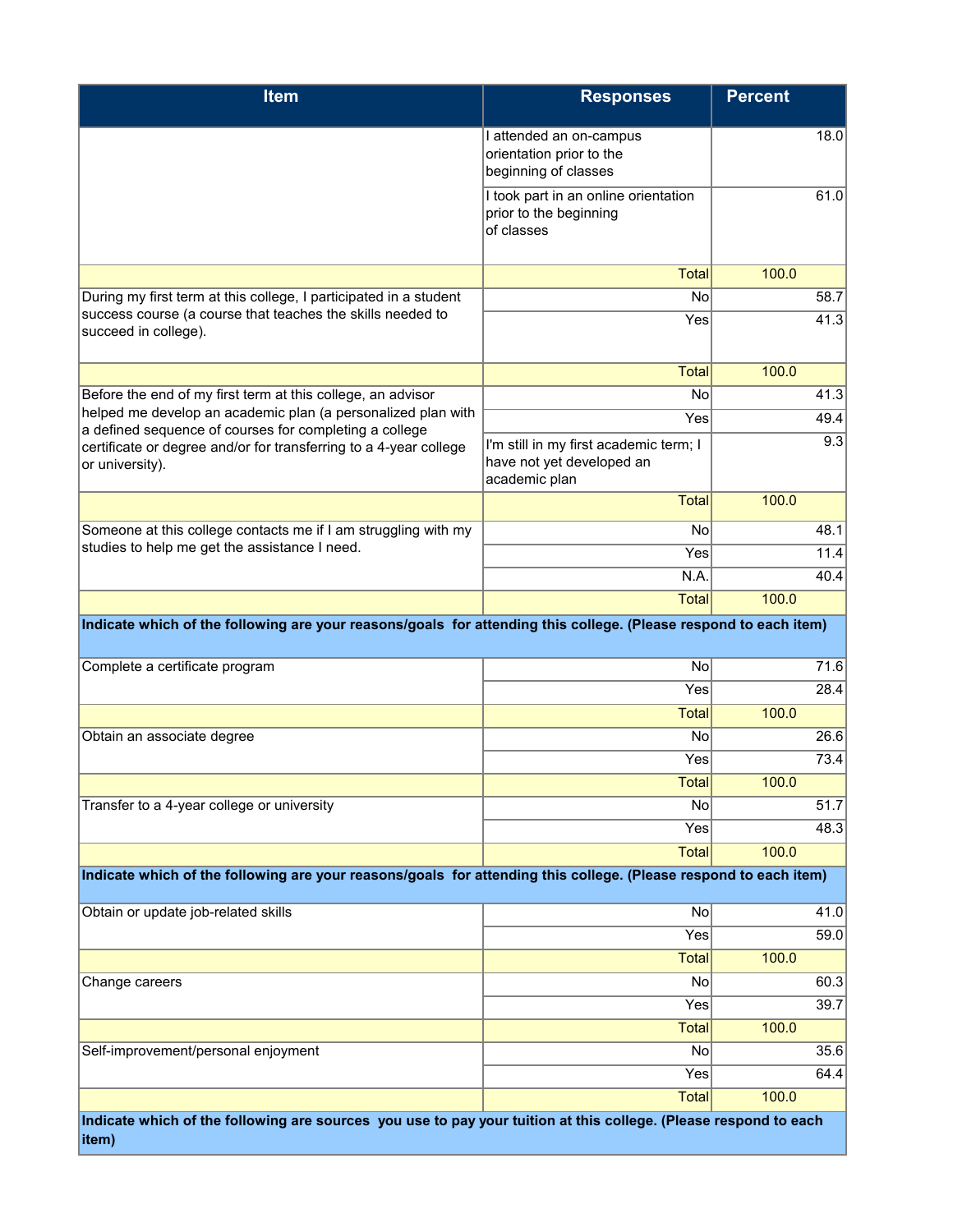| Item                                                                                         | <b>Responses</b> | <b>Percent</b> |                   |
|----------------------------------------------------------------------------------------------|------------------|----------------|-------------------|
| My own income/savings                                                                        | Not a            |                | 34.7              |
|                                                                                              | Minor            |                | 28.6              |
|                                                                                              | Major            |                | $\overline{36.7}$ |
|                                                                                              | <b>Total</b>     | 100.0          |                   |
| Income/savings from family                                                                   | Not a            |                | 73.0              |
|                                                                                              | Minor            |                | 14.1              |
|                                                                                              | Major            |                | 12.8              |
|                                                                                              | <b>Total</b>     | 100.0          |                   |
| <b>Employer contributions</b>                                                                | Not a            |                | 73.9              |
|                                                                                              | Minor            |                | 9.5               |
|                                                                                              | Major            |                | 16.7              |
|                                                                                              | <b>Total</b>     | 100.0          |                   |
| Active military or veterans benefits                                                         | Nota             |                | 95.0              |
|                                                                                              | Minor            |                | 2.3               |
|                                                                                              | Major            |                | 2.7               |
|                                                                                              | <b>Total</b>     | 100.0          |                   |
| Grants                                                                                       | Not a            |                | 53.2              |
|                                                                                              | Minor            |                | 8.7               |
|                                                                                              | Major            |                | 38.1              |
|                                                                                              | <b>Total</b>     | 100.0          |                   |
| Scholarships                                                                                 | Not a            |                | 69.5              |
|                                                                                              | Minor            |                | $\overline{14.2}$ |
|                                                                                              | Major            |                | 16.2              |
|                                                                                              | <b>Total</b>     | 100.0          |                   |
| Student loans (bank, etc.)                                                                   | Not a            |                | 69.8              |
|                                                                                              | Minor            |                | 6.6               |
|                                                                                              | Major            |                | 23.6              |
|                                                                                              | <b>Total</b>     | 100.0          |                   |
| Public assistance                                                                            | Not a            |                | 88.7              |
|                                                                                              | Minor            |                | 2.3               |
|                                                                                              | Major            |                | 9.0               |
|                                                                                              | <b>Total</b>     | 100.0          |                   |
| Are you married?                                                                             | No               |                | 55.1              |
|                                                                                              | Yes              |                | 44.9              |
|                                                                                              | <b>Total</b>     | 100.0          |                   |
| Do you have children who live with you and depend on you for<br>their care?                  | No               |                | 52.3              |
|                                                                                              | Yes              |                | 47.7              |
|                                                                                              | Total            | 100.0          |                   |
| Are you a current or former member of the U.S. Armed Forces,<br>reserves, or National Guard? | No               |                | 94.7              |
|                                                                                              | Yes              |                | 5.3               |
|                                                                                              | <b>Total</b>     | 100.0          |                   |
| Is English your native (first) language?                                                     | No               |                | 11.5              |
|                                                                                              | Yes              |                | 88.5              |
|                                                                                              | <b>Total</b>     | 100.0          |                   |
| Are you a student-athlete on a team sponsored by this college's                              | No               |                | 99.4              |